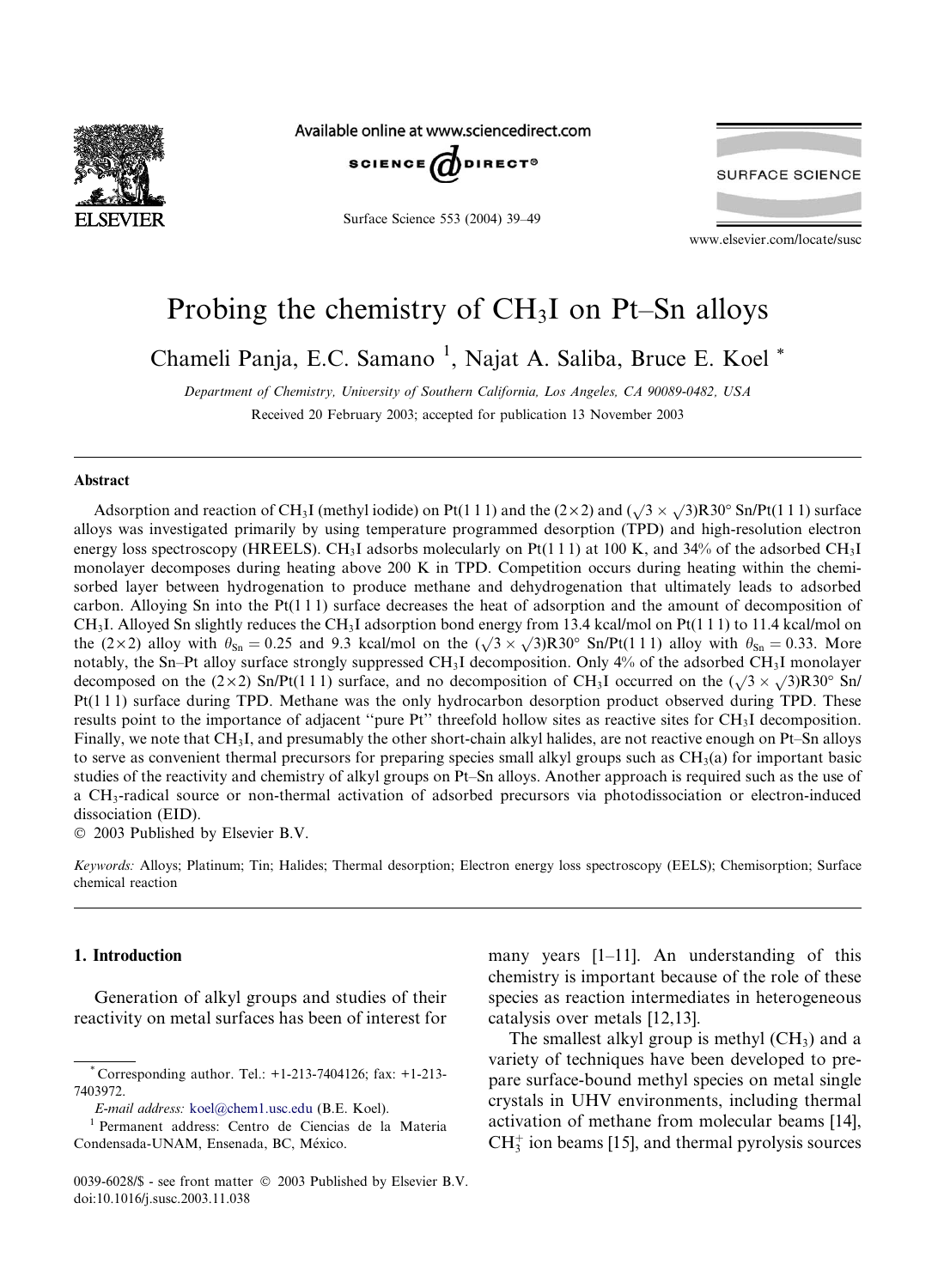using azomethane as a precursor [16–18]. The most frequently used method involves the use of alkyl halides as precursors which can be thermally or photochemically activated on the surface to cleave the carbon-halogen bond [1–11]. For example, Zaera and co-workers have shown that adsorbed methyl groups can be prepared in this manner from CH<sub>3</sub>I on Pt(111) above 200 K [4,5]. Subsequent thermal chemistry of the methyl groups involves a competition between hydrogenation and dehydrogenation resulting in desorbed methane and chemisorbed methylene, respectively, depending on the initial coverage on  $Pt(111)$ [4,5,19]. No C–C bond coupling of the adsorbed methyl groups on Pt(1 1 1) was observed [19].

Recently, we have shown that alloying Sn into a Pt(1 1 1) surface strongly affects the decomposition of several saturated and unsaturated hydrocarbons [20–25]. To extend these studies to include probing the chemistry of chemisorbed CH3 groups, we report the investigation of methyl iodide adsorption and decomposition on two Sn/ Pt(111) surface alloys. The  $(2 \times 2)$  Sn/Pt(111) alloy thermally dissociates  $CH<sub>3</sub>I$  to a small extent, helping to elucidate  $CH_{3(a)}$  and  $CH_{2(a)}$  reactions on this surface. However,  $CH<sub>3</sub>I$  was reversibly adsorbed on the  $(\sqrt{3} \times \sqrt{3})R30^\circ$  Sn/Pt(111) alloy with no decomposition during heating in TPD, so this approach is not reliable for probing the chemistry of  $CH_{3(a)}$  and other alkyl group on Pt– Sn alloys. HREELS was used, however, to identify the existence of adsorbed  $CH<sub>3</sub>$  groups on the  $(2 \times 2)$  Sn/Pt(1 1 1) surface alloy.

#### 2. Experimental methods

All experiments were performed in a two-level stainless steel UHV chamber with a base pressure of  $8 \times 10^{-11}$  Torr as described elsewhere [26]. It was equipped with a four-grid, low energy electron diffraction (LEED) optics, double-pass cylindrical mirror analyzer (CMA) for Auger electron spectroscopy (AES), ion sputtering gun, UTI-100C quadrupole mass spectrometer (QMS) for temperature programmed desorption (TPD), HREELS spectrometer, and various metal and gas dosing facilities. The HREELS results shown

herein were obtained later in a three-level UHV chamber with a base pressure of  $2 \times 10^{-10}$  Torr, as has been previously described [24]. The bottom level of this chamber contained an LK2000 spectrometer for HREELS.

The  $Pt(1\ 1\ 1)$  crystal was cleaned by repeated cycles of  $Ar^+$ -ion sputtering and  $O_2$  exposures at  $P_{\text{O}_2} = 5 \times 10^{-8}$  Torr with the crystal at 1100 K. The surface purity and long-range order were verified by AES and LEED, respectively. The crystal could be resistively heated to 1200 K and cooled to 90 K by using a liquid-nitrogen reservoir. The temperature was measured by a chromel–alumel thermocouple spot-welded directly to the crystal.

All TPD experiments were performed by heating at a constant rate of 4 K/s. The HREELS spectra were recorded in the specular scattering direction at an incident angle of  $60^{\circ}$  from the surface normal and incident electron beam energy of 1 eV. The overall energy resolution of the spectrometer was less than 6 meV (50 cm<sup>-1</sup>) and the count rates at the elastic peak were 100 kHz for clean  $Pt(1\ 1\ 1)$ . The spectra reported were normalized to the intensity of the elastic peak and taken with the sample held at a temperature of 100 K.

Methyl iodide (CH<sub>3</sub>I) (Aldrich Chemical Company, 99.5% purity) was used as received. It was dosed onto the crystal through a Varian<sup>®</sup> leak valve connected to a multichannel-array gas doser positioned directly in front of the crystal surface. The dose measurements reported here were not corrected for ion gauge sensitivity or any enhancement by the multichannel array doser.

Following the work of Paffett and Windham Following the work of Tallett and Windmann<br>[27], the  $(2\times2)$  Sn/Pt(1 1 1) and the  $(\sqrt{3}\times\sqrt{3})R30^\circ$ Sn/Pt(1 1 1) ordered surface alloys were prepared by evaporating Sn onto the clean Pt(1 1 1) surface at 300 K and subsequently annealing the sample to 1000 K for 10 s. Depending upon the initial Sn coverage, the annealed surface exhibited a  $(2 \times 2)$ for  $(\sqrt{3} \times \sqrt{3})R30^\circ$  LEED pattern. These patterns arise from ''surface alloys'' that are formed which contain no second-layer Sn atoms [28]. The  $(2\times2)$ structure has  $\theta_{\text{Sn}} = 0.25$  in the top layer and a 2D structure like the  $(1\ 1\ 1)$  face of the bulk  $Pt_3Sn$ crystal. The other is a substitutional alloy of composition Pt<sub>2</sub>Sn with  $\theta_{\text{Sn}} = 0.33$  [27,28]. These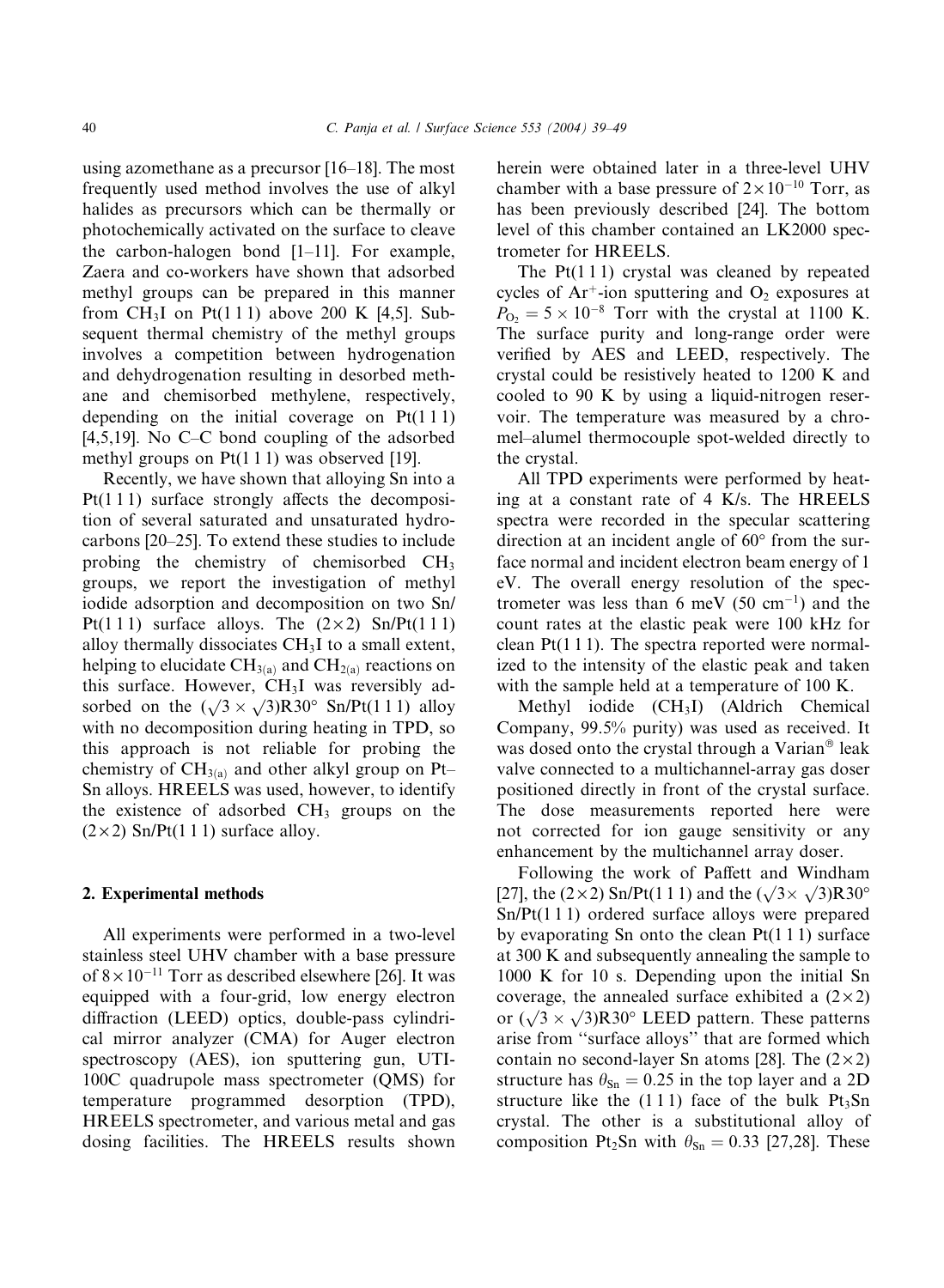surfaces are quite "flat", but there is an outward buckling of Sn above the Pt-surface plane of 0.20 Å [28]. The  $(2 \times 2)$ -Sn/Pt(1 1 1) and the  $(\sqrt{3} \times$  $\sqrt{3}$ R30<sup>o</sup>-Sn/Pt(1 1 1) surface alloys will be referred to as the  $(2 \times 2)$  and  $\sqrt{3}$  alloys, respectively, for brevity in the rest of this paper.

### 3. Results and discussion

133 K

 $CH<sub>3</sub>I$  adsorption was carried out on Pt(111) and both  $Sn/Pt(1 1 1)$  alloys at 100 K. The coverages used throughout this paper are referenced to the Pt(111) surface-atom density of  $1.51 \times 10^{15}$ atoms/cm<sup>2</sup> corresponding to  $\theta = 1.0$  ML. Adsorption and desorption kinetics were probed by TPD and surface reactions were investigated using TPD and HREELS. We will discuss the TPD results first, and then consider the findings in the HREELS experiments.

The main desorption products during TPD from Pt(111) were  $H_2$ , CH<sub>4</sub> and CH<sub>3</sub>I. Fig. 1 shows the CH3I TPD curves following different CH<sub>3</sub>I exposures on Pt(1 1 1) at 100 K. H<sub>2</sub> and CH<sub>4</sub>

CH<sub>3</sub>I/Pt(111)

desorption will be considered later, as shown in Figs. 2 and 3. Iodine also desorbs from  $Pt(1\ 1\ 1)$  as atoms in the 500–800 K temperature range, as observed by Henderson et al. [1].  $C_2H_x$  and higher order hydrocarbons were monitored during our TPD, but they were not detected. These results for  $Pt(1 1 1)$  are consistent with previous studies [1,4,5].

Low coverages of  $CH<sub>3</sub>I$  on Pt(111) were irreversibly adsorbed; i.e., no molecular CH3I desorption occurs in TPD after exposures of 0.08 L or less.  $CH<sub>3</sub>I$  desorption occurs with a peak at 256 K after a 0.16 L dose. This high temperature peak shifts lower to 233 K and a new peak appears at 133 K at higher coverages. The intensity of the low temperature peak continues to increase with higher exposures, and we associate this peak with desorption of a condensed multilayer film of methyl iodide on Pt(1 1 1). This low temperature peak at 133 K also exists on both alloys for CH3I multilayers.

On the  $(2 \times 2)$  alloy, a CH<sub>3</sub>I desorption peak occurs at 220 K due to partially reversible adsorption even following low exposures of  $CH<sub>3</sub>I$ ,

CH3I/V3 alloy

133 K



133 K

 $CH<sub>3</sub>I/(2x2)$  alloy

 $CH<sub>3</sub>I$  TPD

Fig. 1. Methyl iodide TPD traces following CH<sub>3</sub>I exposures on Pt(111) and the (2×2) and  $\sqrt{3}$  alloys at 100 K. The y-axis scales on these graphs are not the same, but have been rescaled for illustrative purposes.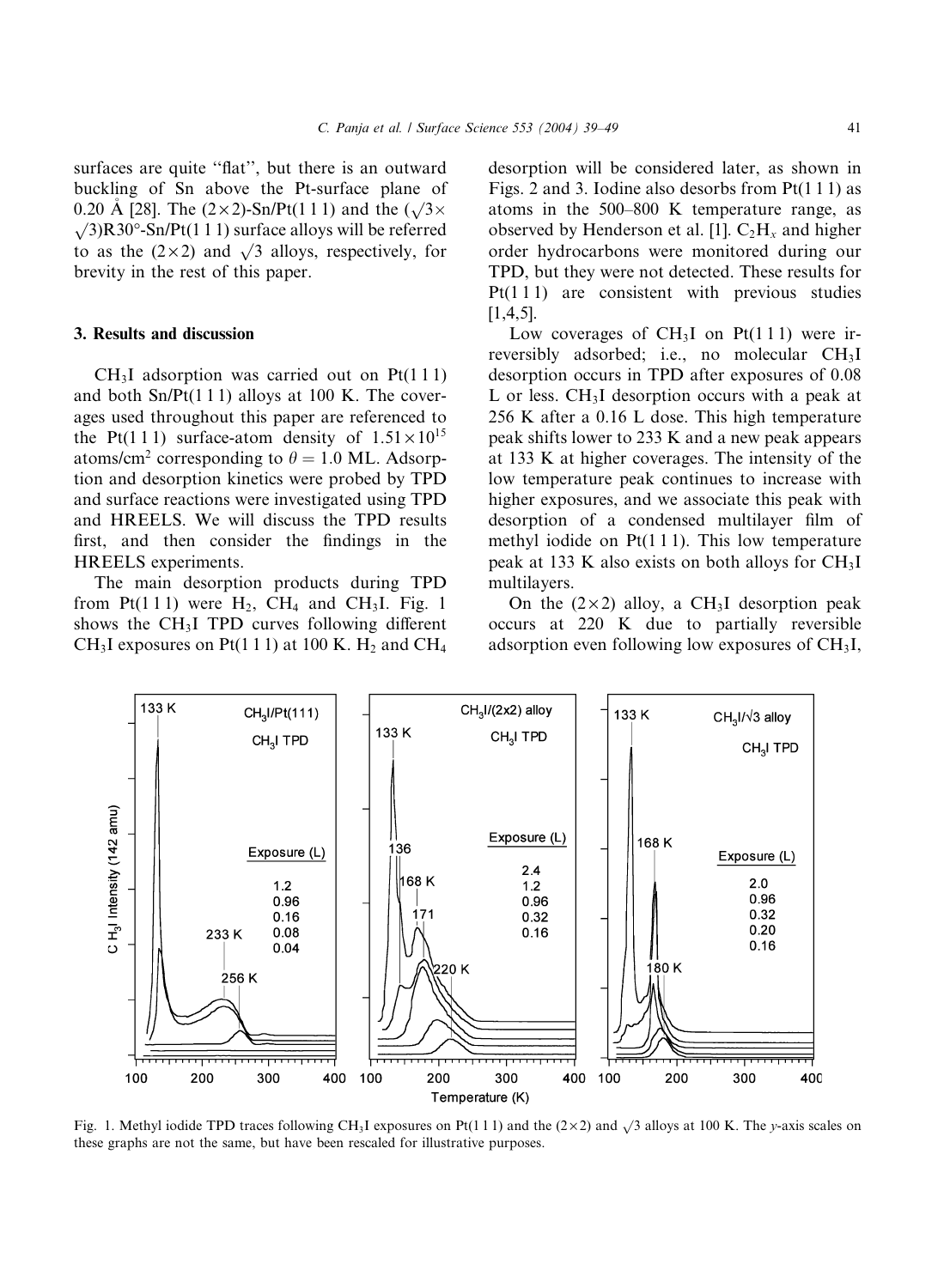

Fig. 2. H<sub>2</sub> TPD traces after a series of CH<sub>3</sub>I exposures on Pt(111) and the (2×2) alloy at 100 K. The y-axis scales on these graphs are not the same, but have been rescaled for illustrative purposes.



Fig. 3. CH<sub>4</sub> TPD curves following increasing CH<sub>3</sub>I exposures on Pt(111) and the (2×2) alloy at 100 K. The y-axis scales on these graphs are not the same, but have been rescaled for illustrative purposes.

as shown in Fig. 1. This peak shifts to 171 K near saturation of the monolayer. In contrast to the behavior on Pt(1 1 1), evolution of molecular  $CH<sub>3</sub>I$ occurs in TPD even after the lowest exposure of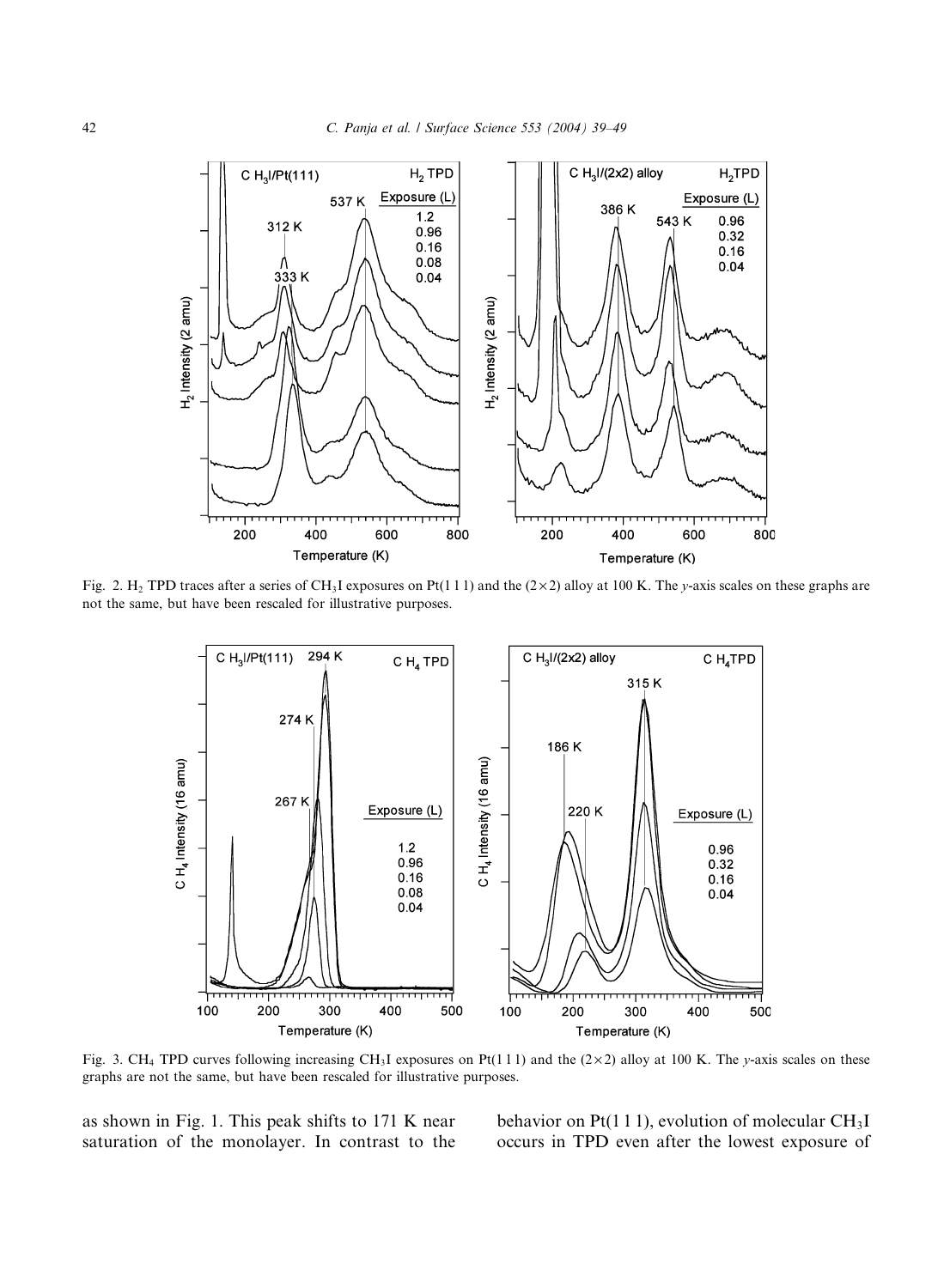0.04 L (not shown). On the  $\sqrt{3}$  alloy, CH<sub>3</sub>I desorbs in a single, relatively narrow peak at 180 K at low coverages in the monolayer. This peak shifts to 168 K at monolayer saturation. On this alloy, there was completely reversible adsorption of CH3I at any coverage and no desorption of other species was detected.

Coverage-dependent shifts in the CH3I desorption peak from the monolayers shown in Fig. 1 are often explained by repulsive lateral interactions between adsorbates which decreases the activation energy for desorption with increasing initial coverage. Support for this explanation here comes from the work of Zaera and Hoffman [5] in which they found that  $CH<sub>3</sub>I$  chemisorbs on Pt(1 1 1) with the C–I bond tilted with respect to the surface at low coverages, but reoriented to position the C–I bond perpendicular to the surface as the adsorbate coverage is increased.

The chemisorption bond energy of  $CH<sub>3</sub>I$  is reduced on both of the Sn–Pt alloys compared to that on clean  $Pt(1\ 1\ 1)$ . This reduction can be directly observed with TPD, because the adsorption energy is equal to the desorption activation energy, assuming a negligible activation energy for molecular adsorption which should easily be satisfied for this weakly bonded system. The  $CH<sub>3</sub>I$ desorption peak at low exposures shifts from 256 K on Pt(111) to 220 and 180 K on the  $(2\times2)$  and  $\sqrt{3}$  alloys, respectively. Thermal desorption activation energies,  $E_d$ , were estimated from the peak temperatures in the TPD curves that correspond to about 10% of the monolayer saturation coverage to minimize the influence of inter-molecular lateral interactions. By means of Redhead analysis [29], assuming first order desorption kinetics and a pre-exponential factor of  $10^{11}$  s<sup>-1</sup> [30], we estimate that  $E_d$  decreases from 13.4 kcal/mol on Pt(111) to 11.4 and 9.3 kcal/mol on the  $(2\times2)$ and  $\sqrt{3}$  alloys, respectively. These values can also be compared to our estimate of  $E_d$  for the sublimation energy of physisorbed CH3I, condensed in the multilayer and desorbing near 133 K, of 8 kcal/mol assuming a pre-exponential factor of  $10^{13}$  s<sup>-1</sup>. Our result on Pt(1 1 1) is consistent with previous studies of  $CH<sub>3</sub>-I$  bond cleavage on Pt(1 1 1) that determined an  $E_d$  value of 12.8 kcal/ mol [31].

Partial decomposition of chemisorbed CH3I also causes desorption of  $CH_4$  and  $H_2$  during TPD and leaves carbon on the surface. Fig. 2 compares the  $H_2$  TPD traces for increasing CH<sub>3</sub>I exposures on Pt(1 1 1) and the  $(2 \times 2)$  alloy. No desorption of  $H_2$  occurred from the  $\sqrt{3}$  alloy. On Pt(1 1 1), two main peaks occur, one at 333 K that shifts to 312 K at saturation, and another at 537 K that does not shift with increasing CH3I exposures. This is consistent with previous reports in the literature [1,5]. The lower temperature peak, which is relatively large at low coverages, is likely to correspond to second-order kinetics due to  $H_2$ desorption that is rate-limited by recombination of surface hydrogen adatoms. On the  $(2 \times 2)$  alloy, two  $H_2$  TPD peaks occur at 386 and 543 K, and these do not increase much in size nor shift as the initial  $CH<sub>3</sub>I$  coverage changes. It is worth mentioning that gas-phase  $H_2$  does not dissociatively chemisorb on the  $(2 \times 2)$  alloy [32], and so there is no probability that the  $H_2$  desorption observed from the alloy can originate from coadsorption of  $H_2$  from the background gas.

Methane, CH4, TPD traces following methyl iodide exposures on Pt(1 1 1) and the  $(2 \times 2)$  alloy at 100 K are presented in Fig. 3. No corresponding desorption of CH<sub>4</sub> was observed from the  $\sqrt{3}$ alloy. On Pt $(1 1 1)$ , a CH<sub>4</sub> desorption peak at 274 K was seen at low coverages. This peak becomes broader and shifts to 294 K with a shoulder at 267 K at high initial  $CH<sub>3</sub>I$  coverages. Zaera and Hoffmann [5] proposed that methane formation occurred by two different reaction paths that gave rise to two, reaction-rate limited CH<sub>4</sub> TPD peaks. Surface methyl groups formed by  $CH<sub>3</sub>I$  decomposition are hydrogenated to methane by surface hydrogen which is available from background  $H_2$ adsorption at low CH3I coverages. However, surface hydrogen is mostly produced from partial dehydrogenation of methyl groups to form methylene at higher methyl iodide coverages, and this production of surface hydrogen controls the CH4 formation and desorption kinetics.

CH<sub>4</sub> desorption from the  $(2 \times 2)$  alloy occurred in a peak fixed at 315 K for any coverage. The other peak at 220 K, which shifts to 186 K as the  $CH<sub>3</sub>I$  exposure increases, is due to a cracking fraction from  $CH<sub>3</sub>I$  molecular desorption. The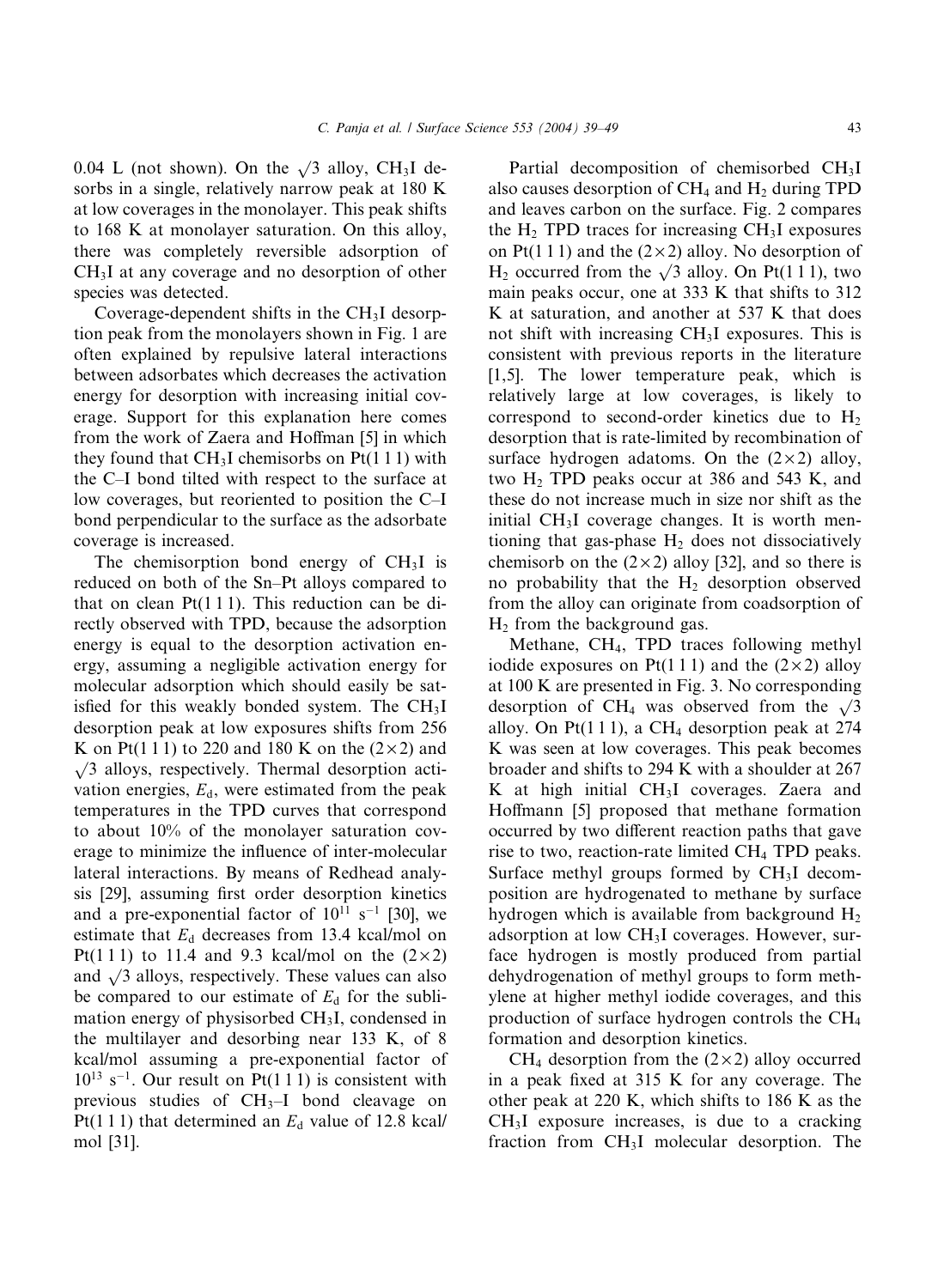amount of CH<sub>4</sub> desorbed from the  $(2\times2)$  alloy is much smaller (5% at saturation) than that from Pt(1 1 1), and the single 315-K peak is an indication that only one reaction path is important on this alloy under UHV conditions. This is consistent with observations that gas-phase  $H_2$  dissociative chemisorption does not occur on this alloy surface [32], and thus  $H_2$  adsorption from the background is eliminated. The 21-K shift to higher temperature in the CH4 TPD peak upon alloying shows that activation energy for dehydrogenation of CH<sub>3</sub> to CH<sub>2</sub> groups increases on the  $(2\times2)$ alloy, in an amount estimated to be about 2.2 kcal/ mol over that on Pt(1 1 1).

The TPD data in Figs. 1–3 can be quantified to give "uptake plots" that reveal the  $CH<sub>3</sub>I$  adsorption kinetics, as shown in Figs. 4 and 5. These plots also reveal the partitioning of adsorbed  $CH<sub>3</sub>I$  into decomposition products (determined as TPD peak areas) for increasing amounts of methyl iodide adsorption on  $Pt(1\ 1\ 1)$  and both  $Sn/Pt(1\ 1\ 1)$  alloy surfaces. The saturation coverage for one monolayer of chemisorbed  $CH<sub>3</sub>I$  on clean Pt(111) at 100 K in Fig. 4 was set to  $\theta_{\text{CH}_3I}^{\text{mono}} = 0.20 \text{ ML}$ , based on the results of Zaera and Hoffmann [5],



Fig. 4. Uptake curves obtained from TPD results for CH<sub>3</sub>I adsorption kinetics at 100 K on  $Pt(1\ 1\ 1)$  surface. The solid lines are used as a guide to the eye, and incorporate additional information on the emergence of the multilayer CH<sub>3</sub>I desorption peak at intermediate exposures.

obtaining  $\theta_{\text{CH}_3I}^{\text{rev}} = 0.132 \text{ ML}$  in our case. The  $\text{H}_2$ TPD peak area due to  $CH<sub>3</sub>I$  decomposition was calibrated from ethylene decomposition after ethylene exposures on  $Pt(1\ 1\ 1)$  at 100 K and considering  $\theta_{\text{C}_2\text{H}_4} = 0.25 \text{ ML}$  and  $\theta_{\text{C}_2\text{H}_4}^{\text{dec}} = 0.11 \text{ ML}$ , as reported in previous work [22,26]. According to



Fig. 5. Uptake curves obtained from TPD results for CH<sub>3</sub>I adsorption kinetics at 100 K on (a) the (2×2) and (b)  $\sqrt{3}$  Sn/Pt(111) surfaces at 100 K. Relative CH<sub>3</sub>I coverages were obtained by using the integrated CH<sub>3</sub>I and H<sub>2</sub> TPD peak areas from Figs. 1-3, with  $\theta_{\text{CH}_3 I} = 0.2$  at 100 K at saturation on Pt(1 1 1) [5]. The solid lines are used as a guide for the eyes.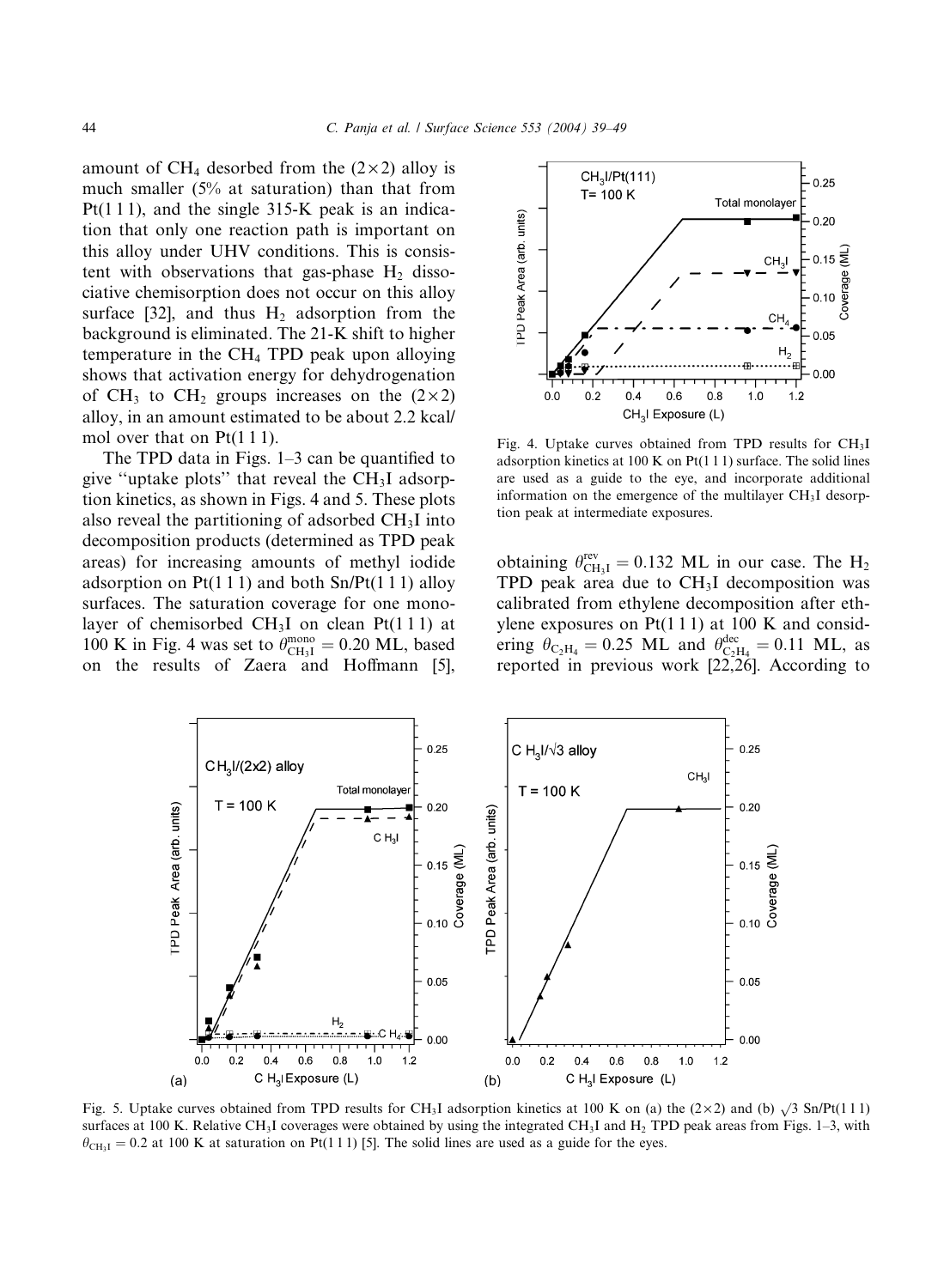this estimate, and consistent with a constant value of the CH3I sticking coefficient during formation of the monolayer, 33.5% of the  $CH<sub>3</sub>I$  monolayer decomposes into  $CH_4$  and  $H_2$  during TPD, eventually leaving only carbon on the Pt(1 1 1) surface. This amount is lower than the 50% value found by Zaera and Hoffmann [5], and the 63% value of French and Harrison [9]. Possible explanations are that our crystal had fewer defects, or more likely, that we had better control of electron exposure from the ionizer region of the mass spectrometer in the current experiment than in previous work.

A comparison of the  $CH<sub>3</sub>I$  TPD peak areas establishes that the coverage of chemisorbed CH3I in the monolayer is the same on all three surfaces. On the  $(2\times 2)$  alloy, the amount of H<sub>2</sub> desorption was about  $50\%$  smaller than on Pt $(1\ 1\ 1)$ . Fig. 5 shows that the monolayer coverage of  $CH<sub>3</sub>I$  on the  $(2 \times 2)$  alloy at 100 K is  $\theta_{\text{CH}_3I}^{\text{mono}} = 0.20$  ML, with  $\theta_{\text{CH}_3I}^{\text{rev}} = 0.19 \text{ ML}$  and  $\theta_{\text{CH}_3I}^{\text{dec}} = 0.01 \text{ ML}$ , i.e., 4% of the monolayer decomposes during TPD. On the  $\sqrt{3}$  alloy, completely reversible adsorption of CH3I occurs without any decomposition. These values are supported by the similar exposures required to form the monolayers on the three surfaces, which would be expected given a constant value of the  $CH<sub>3</sub>I$  sticking coefficient on all three surfaces at 100 K.

Fig. 6 shows the vibrational spectrum of a CH3I multilayer on the  $(2 \times 2)$  alloy at 100 K. Energy loss peaks at 515, 895, 1254, 1435, 2970 and 3065  $cm^{-1}$  can be assigned to molecular CH<sub>3</sub>I modes as  $v(C-I)$ ,  $\rho(CH_3)$ ,  $\delta_s(CH_3)$ ,  $\delta_a(CH_3)$ ,  $v_s(CH_3)$  and

| rabic i                                      |  |  |
|----------------------------------------------|--|--|
| Vibrational frequencies of CH <sub>3</sub> I |  |  |

Table 1



Fig. 6. HREELS spectra obtained after stepwise annealing a saturation dose of methyl iodide on the  $(2 \times 2)$  alloy at 100 K.

 $v_a$ (CH<sub>3</sub>), respectively. Table 1 compares the energy loss peaks for the CH3I multilayer spectrum in Fig. 6 to the vibrations in gaseous  $CH<sub>3</sub>I$  [33] and previous studies of  $CH<sub>3</sub>I$  adsorbed on Cu(111) [8] and  $Pt(111)$  by HREELS [1], and  $Pt(111)$  by IRAS [9]. Vibrational frequencies for  $CH<sub>3</sub>I$  in the

| Normal                              | $CH_3I_{(g)}$ | Cu(111)                                            |                                                    | Pt(111)                                        |                                                       |                                                   | $(2 \times 2)$ Sn/Pt(1 1 1)                                       |                                                                  |
|-------------------------------------|---------------|----------------------------------------------------|----------------------------------------------------|------------------------------------------------|-------------------------------------------------------|---------------------------------------------------|-------------------------------------------------------------------|------------------------------------------------------------------|
| mode                                | IR [33]       | HREELS <sup>[8]</sup><br>Multilayer<br>$T = 110$ K | HREELS <sup>[8]</sup><br>Multilayer<br>$T = 120$ K | <b>IRAS</b> [5,9]<br>Multilayer<br>$T = 100$ K | <b>IRAS</b> [5,9]<br>Monolayer<br>$T = 150 \text{ K}$ | HREELS <sup>[1]</sup><br>Monolayer<br>$T = 150$ K | <b>HREELS</b><br>[This work]<br>Multilayer<br>$T = 100 \text{ K}$ | <b>HREELS</b><br>[This work]<br>Monolayer<br>$T = 130 \text{ K}$ |
| $v_a$ (CH <sub>3</sub> )            | 3060          | 3050                                               | 3045                                               |                                                |                                                       |                                                   | 3065                                                              | 3065                                                             |
| $v_s$ (CH <sub>3</sub> )            | 2969          | 2960                                               | 2970                                               | 2920, 2905                                     | $-$ , 2905                                            | 3025                                              | 2970                                                              | 2970                                                             |
| $\delta_{a}(CH_{3})$                | 1438          | 1440                                               | 1405                                               | $-.1406$                                       | $-.1406$                                              | 1395                                              | 1435                                                              | 1435                                                             |
| $\delta_{\rm s}$ (CH <sub>3</sub> ) | 1251          | 1245                                               | 1230                                               | 1206, 1219                                     | 1215, 1215                                            | 1220                                              | 1254                                                              | 1230                                                             |
| $\rho$ (CH <sub>3</sub> )           | 883           | 880                                                | 875                                                | $886, -$                                       |                                                       | 875                                               | 895                                                               |                                                                  |
| $v(C-I)$                            | 533           | 535                                                |                                                    |                                                |                                                       | 480                                               | 515                                                               |                                                                  |
| $v(M-I)$                            |               |                                                    |                                                    |                                                |                                                       |                                                   |                                                                   | 255                                                              |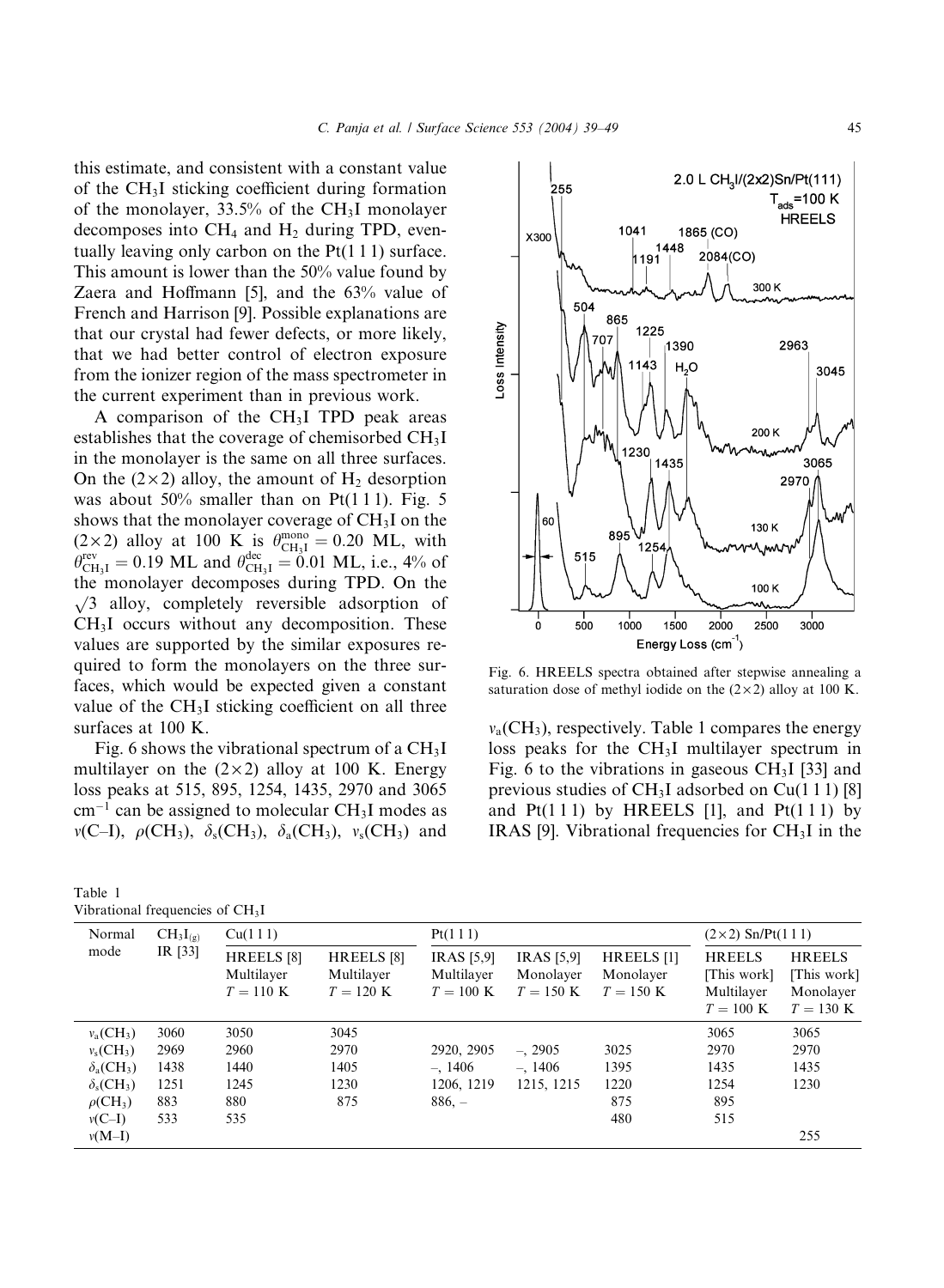multilayer on the  $(2 \times 2)$  alloy are not perturbed much from values determined by IR spectroscopy for  $CH_3I_{(g)}$ , as would be expected for a condensed, physisorbed film.

Heating the CH<sub>3</sub>I multilayer on the  $(2 \times 2)$  alloy from 100 to 130 K removes all physisorbed and multilayer species, but leaves most of the  $CH<sub>3</sub>I$ adsorbed in the monolayer. Only small shifts occurred in the monolayer spectrum, but the relative intensities of the  $v(C-I)$ ,  $\delta_s$ (CH<sub>3</sub>), and  $v_s$ (CH<sub>3</sub>) peaks were increased. This indicates that the CH3I molecule is still intact, but that the orientation of the C–I bond is more aligned with the surface normal compared to that in the multilayer film. However, the significant intensity of the  $\delta_a$ (CH<sub>3</sub>) and  $v_a$ (CH<sub>3</sub>) modes establishes that the C–I bond is not perpendicular to the surface. A small shoulder at  $255 \text{ cm}^{-1}$  is also now detected and associated with the  $v(Pt-I)$  mode. We note that most of the broad loss feature from 500 to 900  $cm^{-1}$  centered at 707  $cm^{-1}$ , and the loss peak near 1625 cm<sup>-1</sup> is due to co-adsorbed  $H_2O$  that accumulated at the surface during acquisition of the HREELS spectrum [8,34].

Henderson et al. [1] proposed that bonding of methyl iodide on Pt (111) occurs via the iodine atom. Later studies established that chemisorbed methyl iodide on  $Pt(1\ 1\ 1)$  adopts a tilted configuration (iodine atom down) at low coverages and an upright geometry with  $C_{3V}$  symmetry at monolayer coverages [5]. Our results show that methyl iodide adsorbs on the  $(2 \times 2)$  alloy near monolayer coverage quite similarly in a relatively upright configuration with the iodine atom next to the surface,

| Table 2 |                                                    |  |
|---------|----------------------------------------------------|--|
|         | Vibrational frequencies of CH <sub>3</sub> ligands |  |

but with the C–I bond tilted away from the surface normal. In addition, the vibrational frequencies of methyl iodide adsorbed in the monolayer on the  $(2 \times 2)$  alloy are much closer to the physisorbed values than on  $Pt(111)$ , which is consistent with a lower adsorption energy on the alloy.

Heating the adlayer on the  $(2 \times 2)$  alloy to 200 K desorbs most of the CH3I from the monolayer, but does not cause any  $H_2$  or CH<sub>4</sub> desorption. This causes the vibrational spectrum to change, with peaks at 504, 865, 1143, 1390, 2963 and 3045 cm<sup>-1</sup>. Some adsorbed CH3I remains to contribute the peak at  $1225 \text{ cm}^{-1}$  and we note again the unfortunate appearance of some features due to coadsorbed water in the spectrum. Based on the CH4 evolution that eventually occurs in TPD from the alloy, and prior studies of  $CH<sub>3</sub>I$  on Pt(111), we sought to establish evidence for the appearance of adsorbed methyl groups in our spectra. We must consider, however, that the concentration is expected to be only one percent of a monolayer or less. The vibrational mode assignments for some representative studies identifying adsorbed CH3 groups are shown in Table 2. Comparisons to our spectrum obtained after heating to 200 K reveal a credible assignment of chemisorbed methyl groups on the  $(2 \times 2)$  alloy with the observed new peaks corresponding to  $v(Pt-C)$ ,  $\rho$ (CH<sub>3</sub>),  $\delta_s$ (CH<sub>3</sub>),  $\delta_a$ (CH<sub>3</sub>),  $v_s$ (CH<sub>3</sub>) and  $v_a$ (CH<sub>3</sub>) modes, respectively. The appearance of loss peaks from  $\delta_s$  (CH<sub>3</sub>) and  $\delta_a$ (CH<sub>3</sub>), along with  $v_s$ (CH<sub>3</sub>) and  $\delta_a$ (CH<sub>3</sub>), modes with similar intensities indicates that the methyl groups are chemisorbed with their  $C_{3V}$  symmetry axis tilted away from the surface normal. This is

| vibrational frequencies of CIT, figures |                           |                                                 |                                              |                           |                                          |                                   |                                         |  |
|-----------------------------------------|---------------------------|-------------------------------------------------|----------------------------------------------|---------------------------|------------------------------------------|-----------------------------------|-----------------------------------------|--|
| Normal<br>mode                          | $Bi(CH_3)_{3(g)}$<br>[35] | $Bi(CH_3)$ <sub>3</sub> /<br>Cu(111)<br>Pt(111) |                                              | Pt(111)                   |                                          |                                   | $(2 \times 2)$ Sn/Pt $(1 1 1)$          |  |
|                                         |                           | HREELS [35]<br>$T = 150 \text{ K}$              | HREELS <sup>[8]</sup><br>$T = 180 \text{ K}$ | HREELS[18]<br>$T = 200$ K | <b>IRAS</b> [5,9]<br>$T = 220 \text{ K}$ | HREELS [1]<br>$T = 260 \text{ K}$ | <b>HREELS</b> This<br>work] $T = 200$ K |  |
| $v_a$ (CH <sub>3</sub> )                | 3054                      |                                                 | 2920                                         | 2905                      | $-.2920$                                 | 2925                              | 3045                                    |  |
| $v_s$ (CH <sub>3</sub> )                | 2994                      | 2971                                            | 2830                                         | 2852                      | $-.2880$                                 | 2775                              | 2963                                    |  |
| $\delta_{a}(CH_{3})$                    | 1383                      | 1388                                            | 1370                                         | 1456                      | $-.1410$                                 | 1425                              | 1390                                    |  |
| $\delta_{\rm s}$ (CH <sub>3</sub> )     | 1160                      | 1140                                            | 1190                                         | 1366                      | 1220, 1224                               | 1165                              | 1143                                    |  |
| $\rho$ (CH <sub>3</sub> )               | 780                       | 789                                             | 830                                          | 897                       |                                          |                                   | 865                                     |  |
| $v(M-C)$                                | 460 $(v(Bi-C))$           | 453 $(v(Bi-C))$                                 | 345                                          |                           |                                          | 520                               | 504                                     |  |
| $v(M-I)$                                |                           |                                                 | 230                                          |                           |                                          |                                   | 255                                     |  |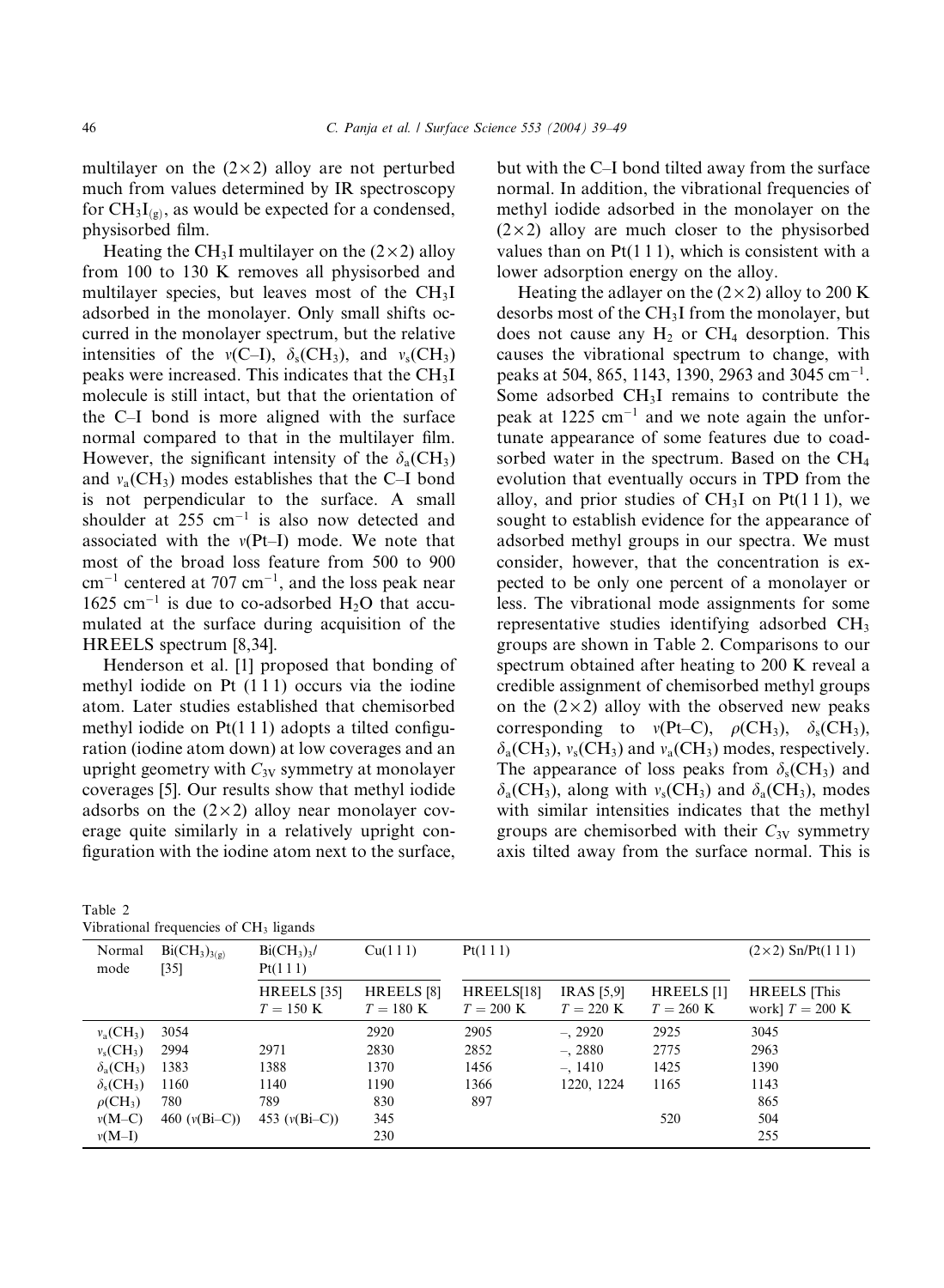similar to the geometry of methyl groups bound on Pt(1 1 1) [9,18].

As shown in Table 2, very close agreement exists between the vibrational frequencies of methyl groups chemisorbed on the  $(2 \times 2)$  alloy and bound in molecular  $Bi(CH_3)$ <sub>3</sub> adsorbed on Pt(111) [35]. This agreement is better than the comparison to methyl groups bound on Pt(1 1 1). This is reasonable if, as expected, the methyl group is more weakly chemisorbed on the alloy than on Pt(111), and thus more closely resembles the chemical bonding between  $CH<sub>3</sub>$  and Bi, a main group metal much less reactive than Pt.

As shown in the top curve following heating to 300 K, the trace amount of chemisorbed hydrocarbon fragments cause small loss peaks at 1041, 1191 and 1448 cm<sup>-1</sup> which correspond to  $\delta$ (CH) modes for these species, possibly a mixture of fragments such as CH in different configurations [36]. The peak at 255 cm<sup>-1</sup> is due to the  $v(Pt-I)$ mode, and coadsorbed CO causes the loss peaks at 1865 and 2084  $cm^{-1}$  [32]. The species that remain adsorbed on the alloy at 300 K are due to dehydrogenation and or condensation of methyl groups. Methylene  $(CH<sub>2</sub>)$  groups, observed by Zaera on Pt  $(1\ 1\ 1)$  under similar conditions [19], are likely intermediates in this chemistry, but  $CH<sub>2</sub>(a)$  vibrations are not consistent with the spectrum obtained from the alloy at 300 K.

Fig. 7 summarizes the influence of alloying Sn into the  $Pt(111)$  surface with regard to several parameters describing the adsorption, desorption and reaction of  $CH<sub>3</sub>I$ . Fig. 7 compares the amount of  $CH<sub>3</sub>I$  decomposition on Pt(111) and two alloys. Alloying the  $Pt(1\ 1\ 1)$  surface with Sn strongly suppresses CH<sub>3</sub>I decomposition, by an order of magnitude on the (2×2) alloy with  $\theta_{\text{Sn}} = 0.25$  and completely on the  $\sqrt{3}$  alloy with  $\theta_{\text{Sn}} = 0.33$ . We have previously pointed out that the absence of adjacent threefold "pure Pt" sites on the  $(2 \times 2)$ alloy and the absence of any threefold ''pure Pt'' sites on the  $\sqrt{3}$  alloy might play an important role in the low reactivity of these alloys. Such sites or ''ensembles'' would be expected to stabilize the transition state and the  $I_{(a)}$  reaction product from  $CH<sub>3</sub>I$  decomposition. Alloying affects the  $CH<sub>3</sub>I$ adsorption energy to a smaller extent. These energies are equivalent to the thermal desorption



Fig. 7. Comparison of fraction of  $CH<sub>3</sub>I$  decomposition on Pt(111) and Sn/Pt(111) alloy surfaces. Corresponding desorption activation energies for CH3I adsorption on these surfaces are also shown and scaled on the right hand side.

activation energies  $E_d$  for CH<sub>3</sub>I on these surfaces. Values of  $E_d$ , as estimated by Redhead analysis [29], are given on the right hand side of Fig. 7. Removal of the threefold "pure Pt" sites on the  $\sqrt{3}$ alloy appears to cause a much larger effect on the CH3I adsorption energy than would be expected simply based on the amount of Sn in the surface layer such as might be estimated based on the data from the  $(2 \times 2)$  alloy. It is instructive to also compare all of these values to our estimated value of 8 kcal/mol for the sublimation energy of  $CH<sub>3</sub>I$ from the condensed multilayer.

The following elementary reaction steps can account for the  $H_2$  and CH<sub>4</sub> products observed in TPD from the reaction of CH<sub>3</sub>I on the  $(2 \times 2)$  Sn/ Pt $(1 1 1)$  alloy:

$$
CH_3I \to CH_{3(a)} + I_{(a)}, \quad 130 < T < 200 \text{ K} \tag{1}
$$

$$
CH_{3(a)} \to CH_{2(a)} + H_{(a)}, \quad 200 < T < 300 \text{ K} \tag{2}
$$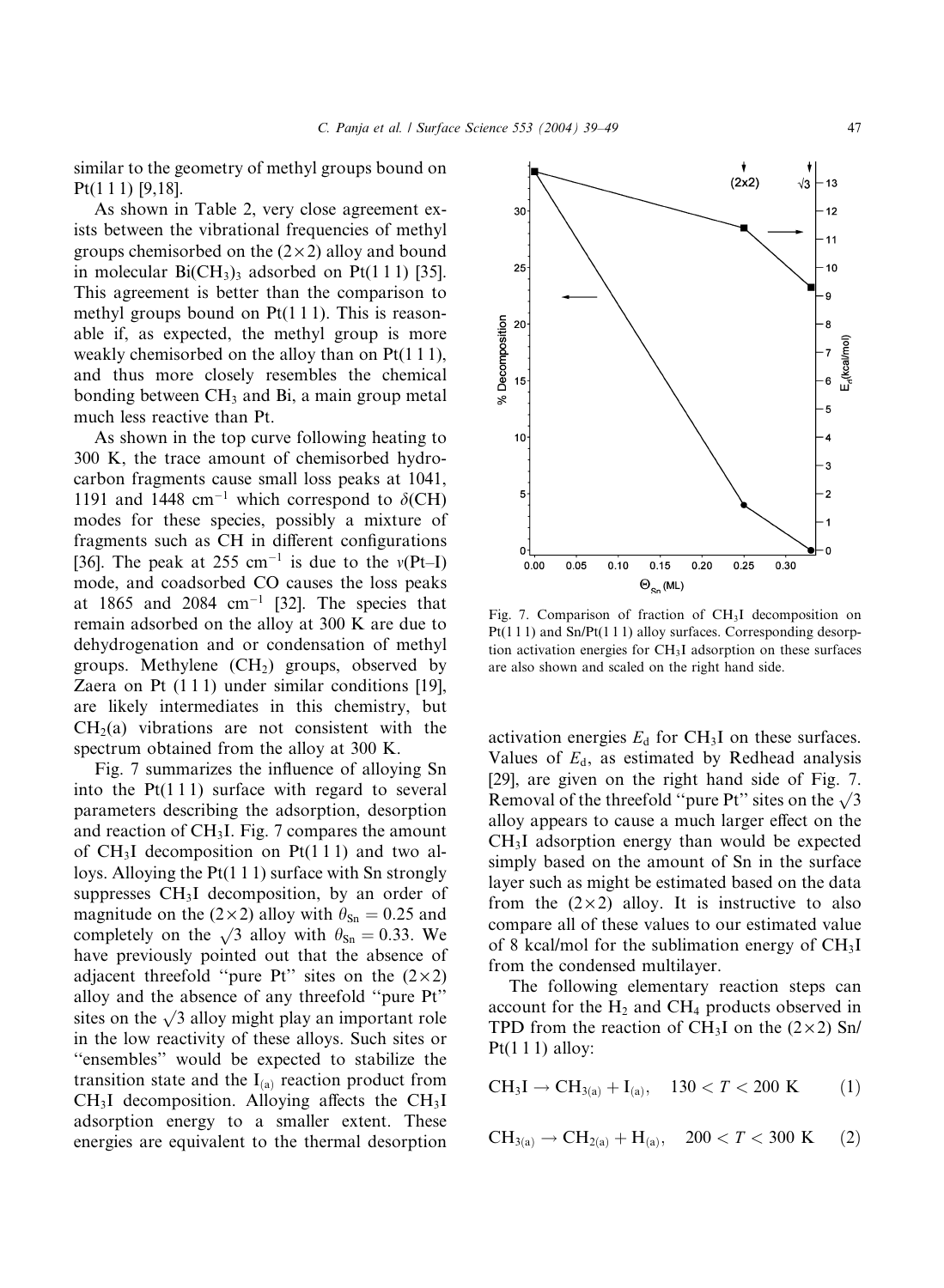$CH_{3(a)} + H_{(a)} \rightarrow CH_{4(g)},$   $T > 270 \text{ K}$   $(T_p = 315 \text{ K})$  $(3)$ 

 $CH_{2(a)} \to CH_{(a)} + H_{(a)},$  200 < T < 300 K (4)

 $2H_{(a)} \rightarrow H_{2(g)}, \quad T > 340 \text{ K} \quad (T_p = 386 \text{ K})$  (5)

 $nCH_{(a)} \to C_{n(a)} + nH_{(a)}, \quad T > 500 \text{ K} \quad (T_p = 543 \text{ K})$  $(6)$ 

The absence of  $C_2H_4$  and  $C_2H_6$  desorption, even though these molecules are reversibly adsorbed on the alloy, indicates that C–C bond coupling reactions such as the recombination of  $CH<sub>3</sub>$  groups are negligible under these conditions.

Low energy electron induced dissociation (EID) of multilayers of cyclohexane [23] and  $C_5-C_8$  cycloalkanes [25] has been used previously to prepare cycloalkyl intermediates on Pt(1 1 1) and Sn/ Pt(111) surface alloys. Generally, cycloalkenes and  $H_2$  are the main species desorbed after EID of multilayer cycloalkanes on  $Pt(1\ 1\ 1)$  and  $Sn/$ Pt(111) alloy surfaces. In addition, benzene desorption also occurred after EID of multilayer  $C_6-C_8$ -cycloalkane films on both Pt–Sn surface alloys. Thus, cycloalkyl dehydrogenation occurs extensively on both  $Sn/Pt(1 1 1)$  alloys, and hence, it is evident that  $CH<sub>3</sub>I$  cannot be used reliably as a thermal precursor under UHV conditions to yield  $CH<sub>3(a)</sub>$  on Pt–Sn alloys. A solution to preparing high coverages of chemisorbed CH<sub>3</sub> species on these alloys for study is to use a pyrolytic source of  $CH<sub>3</sub>$  radicals [17,18] and we have such studies currently underway in our laboratory. Other nonthermal methods, such as EID or photochemical activation of CH3I could also be considered.

### 4. Conclusions

Two ordered Sn/Pt(111) surface alloys with  $\theta_{\text{Sn}} = 0.25$  and 0.33 ML exhibit a lower adsorption energy and reactivity of methyl iodide  $(CH<sub>3</sub>I)$  than the  $Pt(1\ 1\ 1)$  surface. Molecular binding energies are reduced to 11.4 kcal/mol on the  $(2 \times 2)$  alloy and 9.3 kcal/mol on the  $\sqrt{3}$  alloy from 13.4 kcal/ mol on Pt $(1 1 1)$ . On Pt $(1 1 1)$  at 100 K, one-third of the chemisorbed layer decomposes to form CH4 and  $H_2$  during TPD, leaving carbon on the surface. Alloying with Sn caused a large increase in the amount of reversibly adsorbed  $CH<sub>3</sub>I$ . The presence of 25% Sn atoms in the  $(2 \times 2)$  alloy surface layer suppressed the  $CH<sub>3</sub>I$  decomposition to  $4\%$ . Only CH<sub>4</sub> and H<sub>2</sub> were detected during TPD and adsorbed methyl (CH<sub>3</sub>) groups were identified at 200 K. Completely reversible adsorption and desorption of CH<sub>3</sub>I occurred on the  $\sqrt{3}$  alloy with  $\theta_{\text{Sn}} = 0.33$  and no decomposition was observed. The absence of adjacent threefold ''pure Pt'' sites on the  $(2 \times 2)$  alloy and the absence of any threefold "pure Pt" sites on the  $\sqrt{3}$  alloy which may be required to stabilize the transition state or  $I_{(a)}$ reaction product is consistent with these results and this might play an important role in the low reactivity of these alloys. This eliminates the use of CH3I, and presumably other alkyl halides, as a thermal precursors under UHV conditions to yield  $CH<sub>3(a)</sub>$  and other hydrocarbon intermediates on Pt–Sn alloys.

#### Acknowledgements

This work was supported by the US Department of Energy, Office of Basic Energy Sciences, Chemical Sciences Division. Dr. E.C. Samano thanks financial support through CONACYT and DGAPA-UNAM. We thank Dr. Hong He for his assistance in the HREELS experiments.

#### References

- [1] M.A. Henderson, G.E. Mitchell, J.M. White, Surf. Sci. 184 (1987) L325.
- [2] F. Zaera, Surf. Sci. 219 (1989) 453.
- [3] F. Zaera, J. Phys. Chem. 94 (1990) 8350.
- [4] F. Zaera, H. Hoffmann, P.R. Griffiths, J. Electron Spec. Relat. Phenom. 54/55 (1990) 705.
- [5] F. Zaera, H. Hoffmann, J. Phys. Chem. 95 (1991) 6297.
- [6] M.A. Henderson, G.E. Mitchell, J.M. White, Surf. Sci. 248 (1991) 279.
- [7] H. Hoffman, P.R. Griffiths, F. Zaera, Surf. Sci. 262 (1992) 141.
- [8] J.-L. Lin, B.E. Bent, J. Vac. Sci. Technol. A 10 (1992) 2202.
- [9] C. French, I. Harrison, Surf. Sci. 342 (1995) 85.
- [10] A. Kis, K.C. Smith, J. Kiss, F. Solymosi, Surf. Sci. 460 (2000) 190.
- [11] J. Kiss, R. Barthos, F. Solymosi, Top. Catal. 14 (2001) 145.